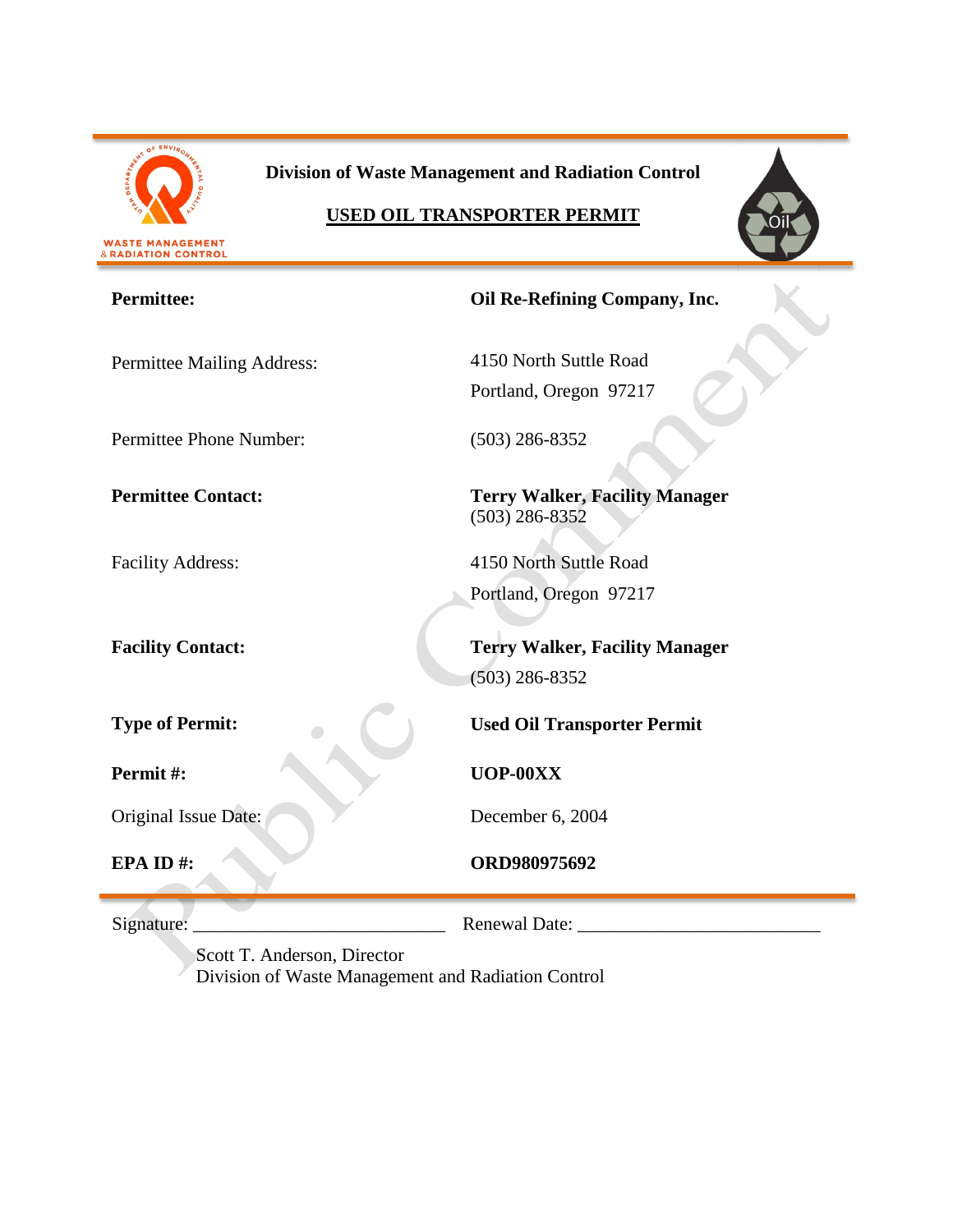## **I.A. Effect of Permit**

- I.A.1. Oil Re-Refining Company, Inc. (hereafter referred to as "Permittee") is hereby authorized to operate as a used oil transporter in accordance with all applicable requirements of R315-15 of the Utah Administrative Code and of the Used Oil Management Act (the Act) 19-6-701 et. seq., Utah Code Annotated and this Permit.
- I.A.2. This Permit shall be effective for a term not to exceed ten years in accordance with the requirements of R315-15-15 of the Utah Administrative Code. This Permit shall be reviewed by the Director five years after the date of issuance or when the Director determines that the Permit requires review.
- I.A.3. Attachments incorporated by reference are enforceable conditions of this Permit, as are documents incorporated by reference into the attachments. Language in Conditions I and II supersedes any conflicting language in the attachments or documents incorporated into the attachments.

## **I.B. Permit Revocation**

I.B.1. Violation of any permit condition or failure to comply with any provision of the applicable statutes and rules may be grounds for enforcement actions, including revocation of this Permit. The Director shall notify the Permittee in writing of his intent to revoke this Permit.

## **I.C. Permit Modification**

- I.C.1. The Permittee may request modifications to any item or activity covered by this Permit by submitting a written permit modification request to the Director. If the Director determines the modification request is substantive, a public hearing, a 15-day public comment period or both may be required before the modification request may be determined. Implementing a substantive modification prior to the Director's written approval constitutes a violation of the Permit and may be grounds for enforcement action or permit revocation.
- I.C.2. The Permittee shall notify the Director in writing of any non-substantive changes, such as changes to the contact person, within 20 days of the change.
- I.C.3. The Director may modify this Permit as necessary to protect human health and the environment, because of statutory or regulatory changes or because of operational changes affecting this Permit.

## **I.D. Spill Prevention**

I.D.1. The Permittee shall maintain and operate all used oil transportation vehicles and associated equipment to minimize the possibility of fire, explosion or sudden or nonsudden release of used oil to the air, ground, soil, surface and groundwater and sewer systems.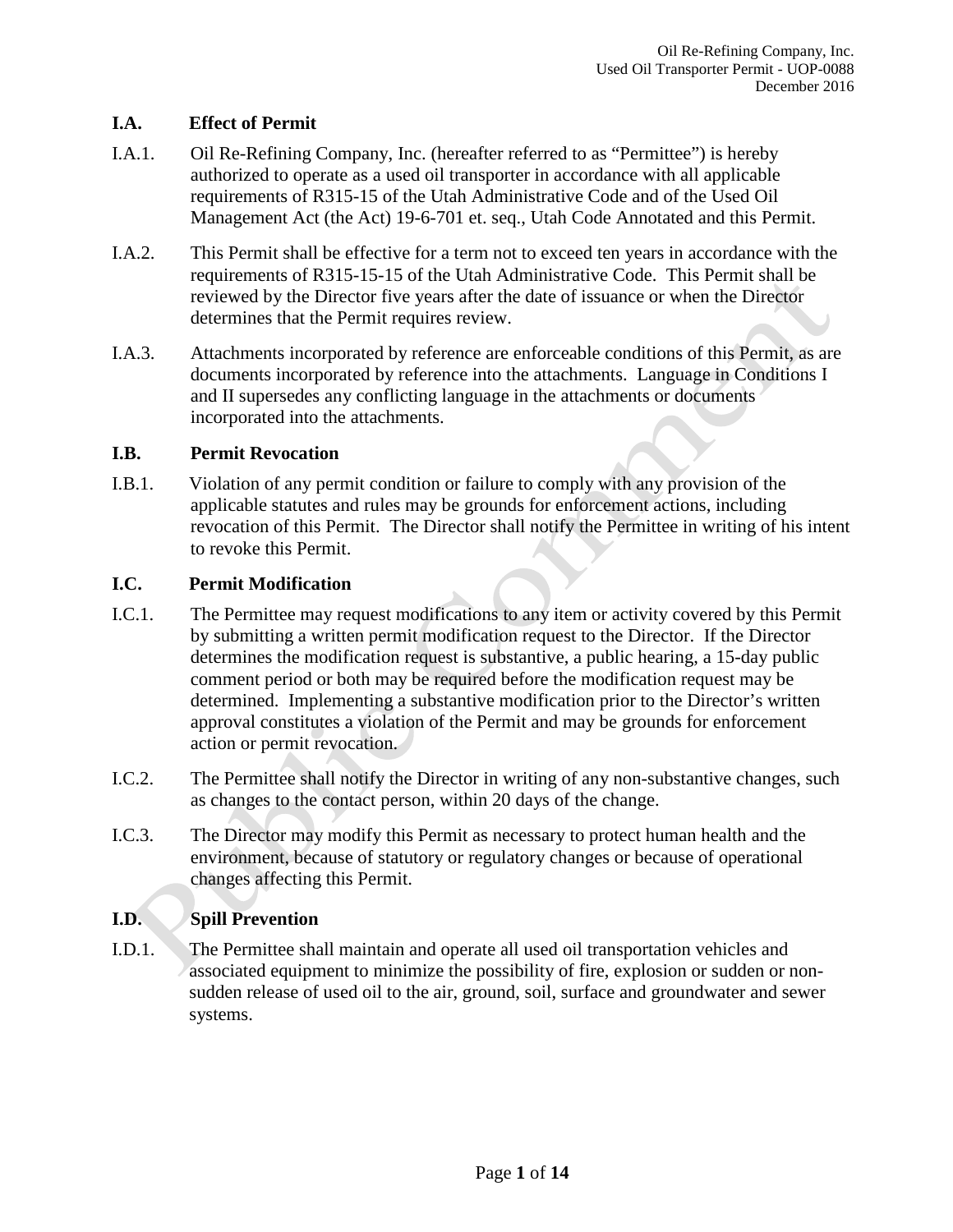#### **I.E. Record Retention**

- I.E.1. The Permittee shall maintain all applicable used oil records required by R315-15 of the Utah Administrative Code and this Permit at the Permittee's facility located at 4150 North Suttle Road, Portland, Oregon.
- I.E.2. All records shall be readily accessible for review by representatives of the Director. Records may be in a hard copy or electronic format. Records shall be maintained for a minimum of three years.

## **I.F. Tracking**

- I.F.1. The Permittee shall keep written transportation records for both the collection and delivery of used oil. Collection and delivery records may be a log, invoice, manifest, bill of lading or other shipping document.
- I.F.2. For collections, the records shall include the Permittee's name, address, EPA identification number, the facility's vehicle identification number, driver name, date of collection, the volume of used oil collected and the type of collection (i.e., bulk oil in tankers or containerized, specifying container types and numbers). Additionally, the used oil records shall include the generator's, transporter's, transfer facility's, off specification burner's or processor's name and signature (dated upon receipt), address and EPA identification number.
- I.F.3. The halogen content from screening tests or analytical laboratory testing shall be documented on the used oil record/bill of lading at each used oil collection location prior to loading for transportation.
- I.F.4. The Permittee shall record the PCB concentration based on analytical results of used transformer oil prior to collection/transport in accordance with Condition II.F.
- I.F.5. The delivery records shall include the Permittee's name, address, EPA identification number, vehicle identification number, driver name, date of delivery, the volume of used oil delivered and the type of delivery (i.e., bulk oil in tankers or containerized, specifying container types and numbers). Additionally, the used oil records shall include the receiving transfer facility's, off-specification burner's, processor's or other transporter's name and signature (dated upon receipt), address and EPA identification number.
- I.F.6. The Permittee shall create a new delivery record for internal transfers between the Permittee's transportation vehicles.

## **I.G. Sampling and Analyses**

I.G.1. The Permittee shall follow all sampling and analytical procedures in Conditions II.D. through II.F, when conducting used oil sampling and analytical testing to meet the requirements of R315-15 of the Utah Administrative Code and this Permit.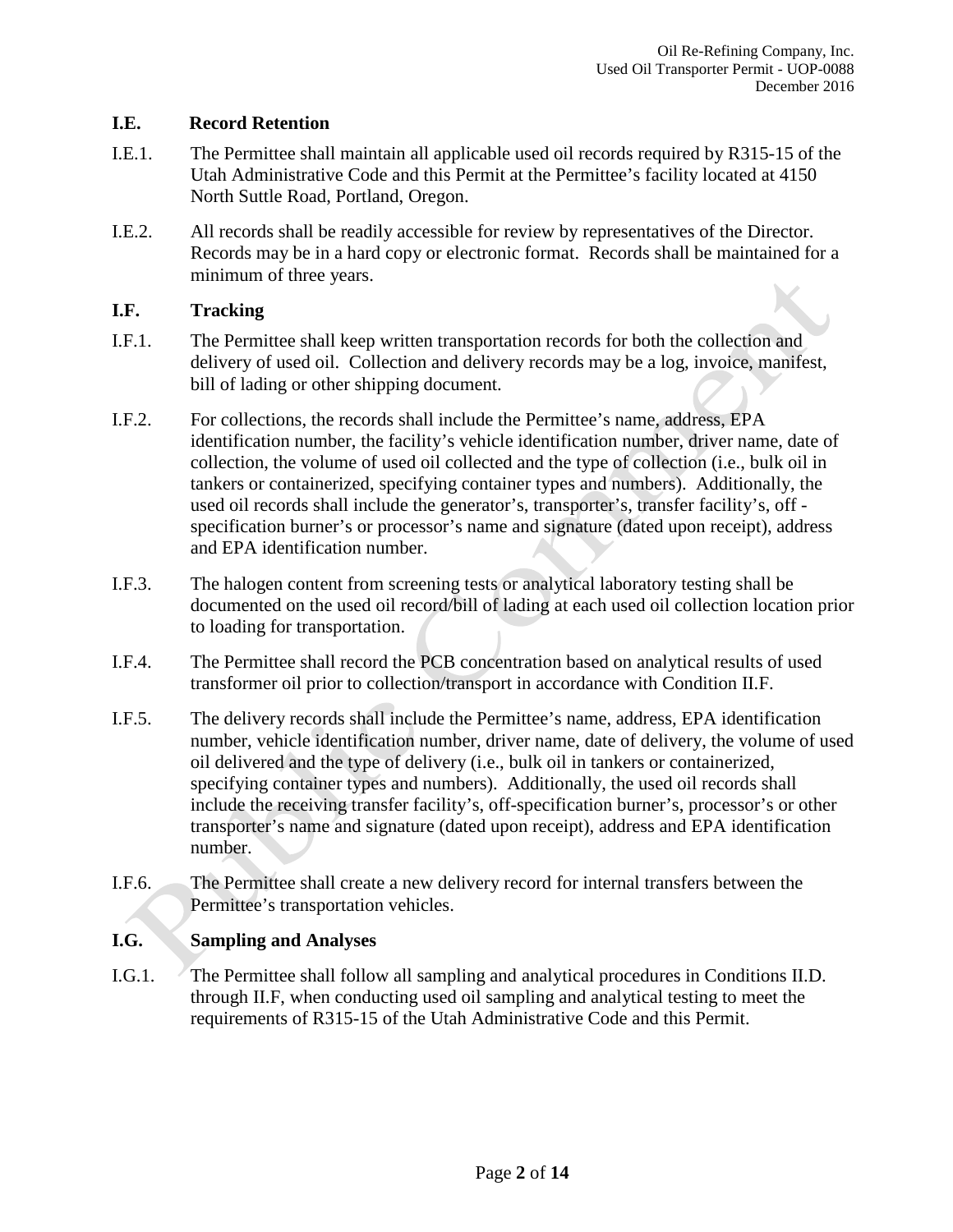#### **I.H. Waste Management**

- I.H.1. Used oil that has been mixed with hazardous waste as defined by R315-261 of the Utah Administrative Code or PCBs as defined by R315-301-2(53) of the Utah Administrative Code shall no longer be managed as used oil and shall be subject to applicable hazardous waste and PCB-contaminated waste rules.
- I.H.2. Used oil shall not be stored in tanks, containers or storage units that previously stored hazardous waste unless these tanks, containers and storage units have been cleaned in accordance with R315-261-7 of the Utah Administrative Code.
- I.H.3. The Permittee shall not place, manage, discard or otherwise dispose of used oil in any manner other than specified in R315-15-1.3 of the Utah Administrative Code.

#### **I.I. Waste Disposal**

- I.I.1. The Permittee shall document and maintain records showing proper characterization, handling and disposal for used oil related wastes, including oily wastewater.
- I.I.2. The Permittee shall properly characterize used oil related wastes to determine if the wastes are hazardous or non-hazardous in accordance with R315-15-8 of the Utah Administrative Code. All wastes generated during used oil operations shall be handled in accordance with this Permit and R315-15 of the Utah Administrative Code. The wastes shall be taken to an appropriate facility permitted to handle the type of waste generated.

#### **I.J**. **Used Oil Storage**

- I.J.1. The Permittee shall not store used oil longer than 24 hours without first obtaining a transfer facility or processor permit for that storage location. This includes storing used oil in vehicles at loading and unloading docks and parking areas.
- I.J.2. The Permittee shall notify the Director if the 24-hour storage is exceeded due to mechanical failure of the Permittee's transportation vehicle prior to exceeding the 24 hour storage requirement.

## **I.K. Liability and Financial Requirements**

- I.K.1. The Permittee shall procure and maintain general liability and sudden used oil thirdparty environmental pollution liability coverage for the Permittee's operations as required by R315-15-10 of the Utah Administrative Code.
- I.K.2. The Permittee shall provide documentation of financial responsibility, environmental pollution legal liability and general liability coverage annually to the Director for review and approval by March 1 of each reporting year or upon request by the Director.
- I.K.3. The Permittee shall notify the Director immediately of any changes to the extent and type of liability coverage in accordance with R315-15-10 of the Utah Administrative Code.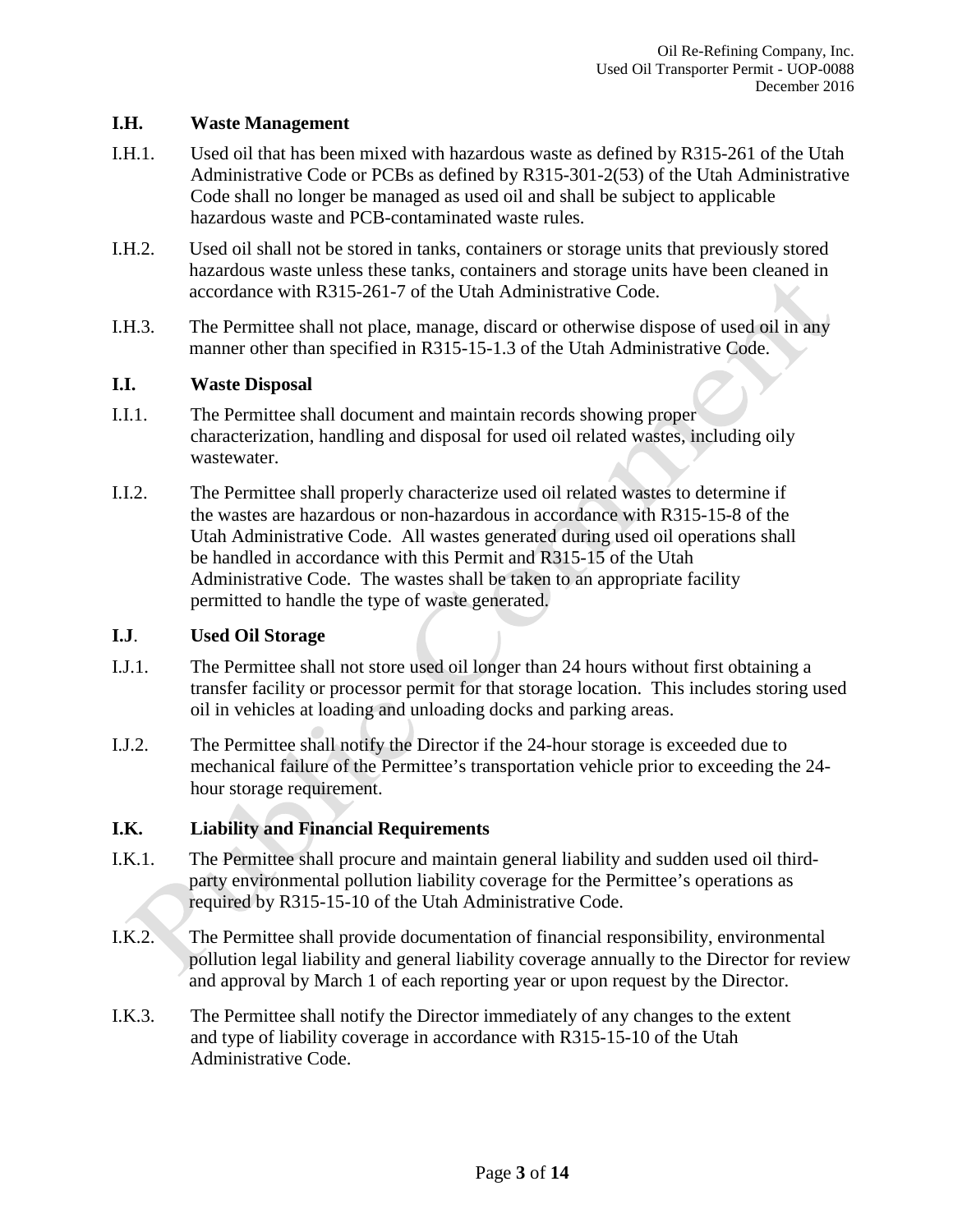#### **I.L. Used Oil Handler Certificate**

I.L.1. In accordance with R315-15-4.1 of the Utah Administrative Code, the Permittee shall not operate as a used oil transporter without obtaining annually a Used Oil Handler Certificate from the Director. The Permittee shall pay a used oil handler fee, pursuant to Utah Code 63J-1-504, by December 31 of each calendar year to receive certification for the upcoming calendar year.

#### **I.M. Inspection and Inspection Access**

- I.M.1. Any duly authorized employee of the Director may, at any reasonable time and upon presentation of credentials, have access to and the right to copy any records relating to used oil and to inspect, audit or sample. The employee may also make record of the inspection by photographic, electronic, audio, video or any other reasonable means to determine compliance.
- I.M.2. In addition, the authorized employees may collect soil, groundwater or surface water samples to evaluate the facility's compliance.
- I.M.3. Failure to allow reasonable access to the property by an authorized employee may constitute "denial of access" and may be grounds for enforcement action or permit revocation.

#### **I.N. Annual Report**

I.N.1. As required by R315-15-13.4 of the Utah Administrative Code, the Permittee shall prepare and submit an Annual Report of its used oil activities for the calendar year to the Director by March 1 of the year following the reported activity (Form UO 004 (Annual Report for Used Oil Transporter Facility). The Annual Report shall also include all financial assurance documentation required by Form UO 004.

## **I.O. Other Laws**

I.O.1. Nothing in this Permit shall be construed to relieve the Permittee of his obligation to comply with any Federal, State or local law.

## **I.P. Enforceability**

I.P.1. Violations documented through the enforcement process pursuant to Utah Code Annotated 19-6-112 may result in penalties in accordance with R315-102 of the Utah Administrative Code.

## **I.Q**. **Effective Date**

I.Q.1. The permit is effective on the date of signature by the Director.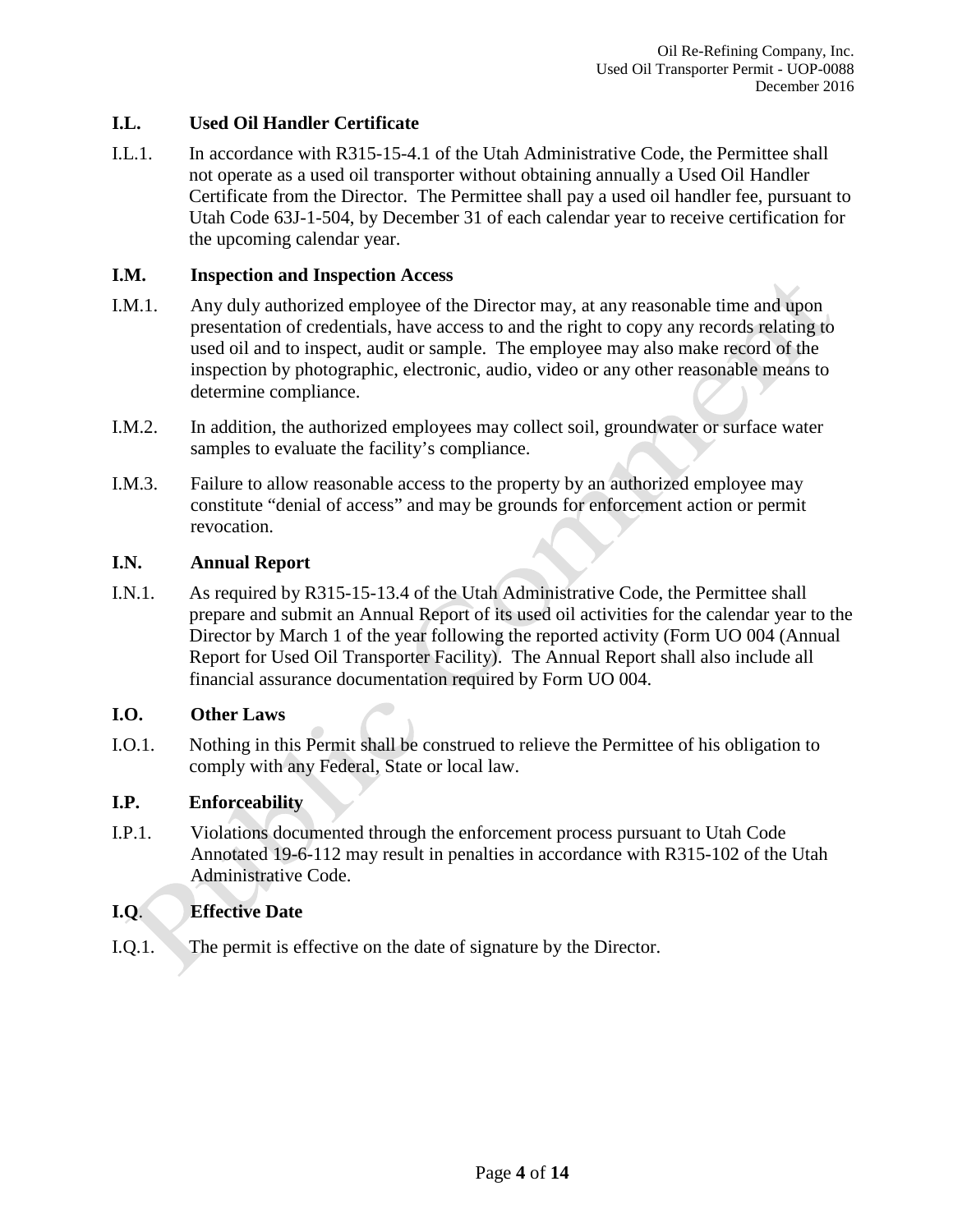#### **II.A. Transportation Operations**

- II.A.1. The Permittee is authorized to transport used oil and deliver the used oil to another permitted transporter, transfer facility, processor and re-refiners or used oil burners in accordance with R315-15-4.4 of the Utah Administrative Code.
- II.A.2. Used oil recovered from oily water shall be managed as used oil in accordance with R315-15 of the Utah Administrative Code and this Permit.
- II.A.3. The Permittee shall only accept used oil or oily water, subject to R315-15 of the Utah Administrative Code that has halogen concentrations less than 1,000 ppm unless rebutted in accordance with Condition II.G.
- II.A.4. The Permittee shall comply with TSCA regulations when transporting used oil with PCB concentrations greater than or equal to 50 mg/kg.

#### **II.B. Transport Vehicle Requirements**

II.B.1. The Permittee shall only transport used oil in the types of vehicles listed in Table II.B.

#### **Table II.B: Vehicle Description**

| <b>Type of Vehicle</b> | <b>Used Oil Capacity (gallons)</b> |
|------------------------|------------------------------------|
| Tanker Truck/Trailer   | 9,800 Gallons                      |
| Semi-Closed Trailer    | 9,800 Gallons                      |

- II.B.2. All used oil transport vehicles operated by the Permittee shall have the words "USED OIL" on both sides of the transport vehicle in a contrasting color that is distinguishable from the background color and at least three inches tall. These designations shall be in place at all times the transport vehicle is transporting or storing used oil.
- II.B.3. All Permittee's vehicles which transport used oil shall have a copy of the Permittee's Used Oil Emergency Spill Plan (Attachment 1) maintained in the vehicle at all times.
- II.B.4. The Permittee shall maintain Emergency Spill Cleanup materials in all vehicles used to transport used oil as specified in Condition II.I of this Permit.

## **II.C. Used Oil Loading and Unloading Requirements**

- II.C.1. The Permittee shall secure the vehicle by positioning wheel chocks and applying the emergency brakes before loading or unloading used oil.
- II.C.2. The Permittee shall inspect all used oil collection equipment, if applicable (e.g., vehicles and associated pumping equipment) for any damage prior to use.
- II.C.3. The Permittee shall place buckets or other containers under piping connections to collect drips of used oil during loading and unloading operations.
- II.C.4. The Permittee shall ensure the amount of used oil to be loaded into the transport vehicle will not exceed the carrying capacity. The Permittee shall utilize a calibrated gauging instrument to measure used oil volume in each collection vehicle/tanker.
- II.C.5. The Permittee is not authorized to perform used oil rail car transfers.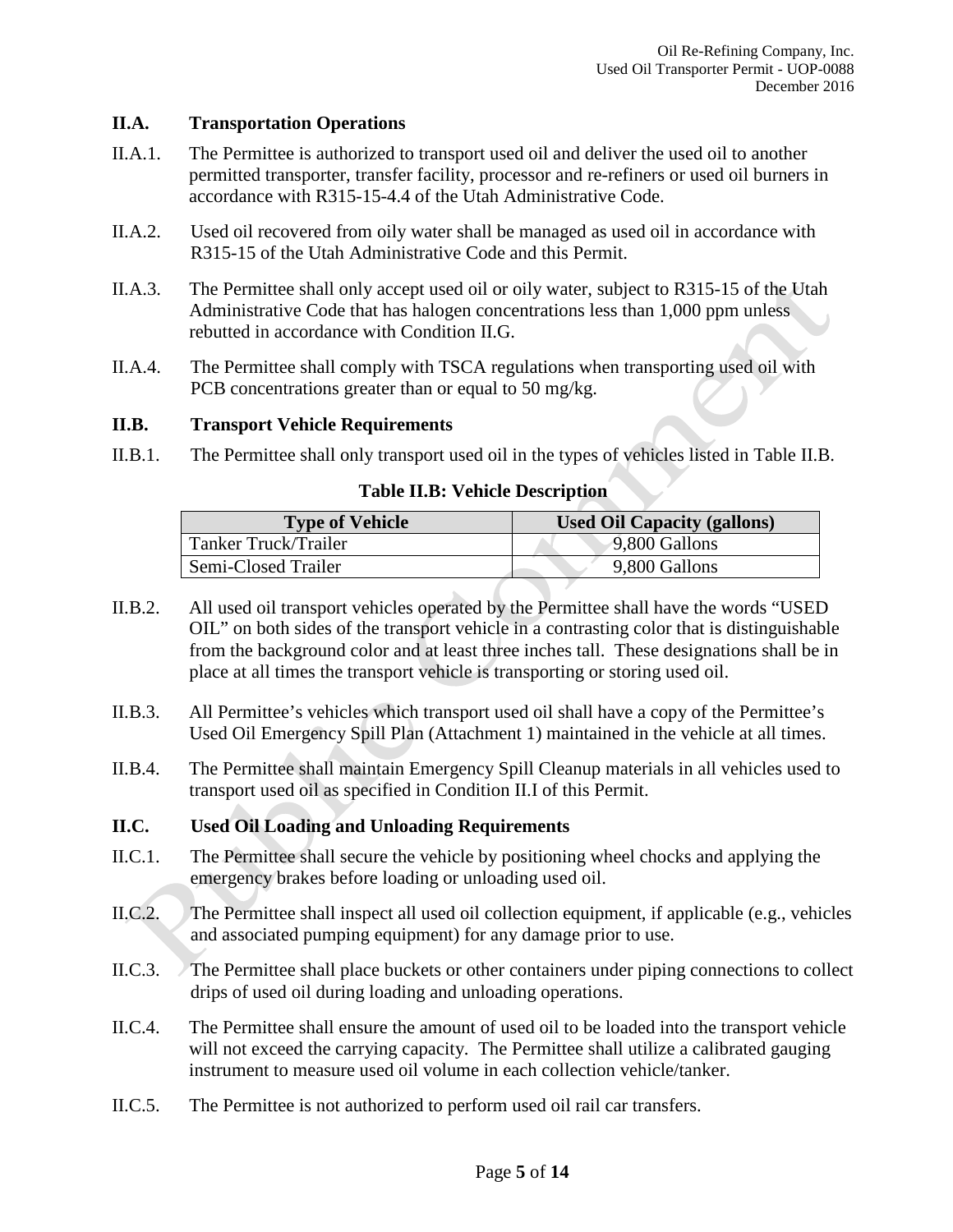#### **II.D. Used Oil Sample Collection**

- II.D.1. The Permittee shall ensure a representative sample is collected from tanks, totes, drums or other containers, if required, using sampling method in accordance with the procedures in Attachment 2 (Sampling Collection Procedures). Sampling personnel shall be trained on appropriate sampling methods for each type of container and matrix.
- II.D.2. Drums or containers of used oil from different sources or processes shall be sampled individually at each generator's facility.
- II.D.3. Composite sampling is only allowed for a maximum of 500 gallons from containers of used oil that are generated from the same source or process at each generator's facility.

#### **II.E. Halogen Verification Methods**

- II.E.1. Halogen Field Screening Methods
- II.E.1.a. The Permittee shall screen for halogens in the field, prior to acceptance or delivery of used oil or oily waste water subject to R315-15 of the Utah Administrative Codes as specified in Condition II.E.
- II.E.1.b. The Permittee shall screen the generator's used oil to verify halogen concentration, when applicable, using a halogen field screening method in accordance with the following requirements:
- II.E.1.b.i. Used oil that contains less than 20% water shall be screened for halogens with a CLOR-D-TECT® halogen test kit (EPA Method 9077).
- II.E.1.b.ii. Used oil that contains between 20% and 70% water shall be screened for halogens with a HYDROCLOR- $Q^{\circledR}$  test kit. The resulting halogen concentration must be corrected using the following conversion formula to calculate true halogen concentration.

*True Halogen Concentration = Reading Syringe + [(10 + ml oil in sample)/10]*

**Example**: sample contains 6 ml water and 4 ml oil (60% water) and the syringe reading is 2,000 ppm, then the true concentration is:

*2,000 ppm [(10 + 4)/10] = 2,800 ppm*

- II.E.1.b.iii. Used oil that contains greater than 70% water shall be screened for halogens with a HYDROCLOR- $Q^{\circledast}$  test kit. Correction of the halogen screening results is not required.
- II.E.1.c. The requirement for a quality control sample (duplicate) may be satisfied by testing prior to off-loading from permitted vehicles in accordance with the CLOR-D-TECT<sup>®</sup> kits (EPA Method 9077) and is not required for each load collected at individual generators.
- II.E.1.d. The Permittee shall document on acceptance records or bill of lading the screening results.
- II.E.2. Halogen Laboratory Analytical Methods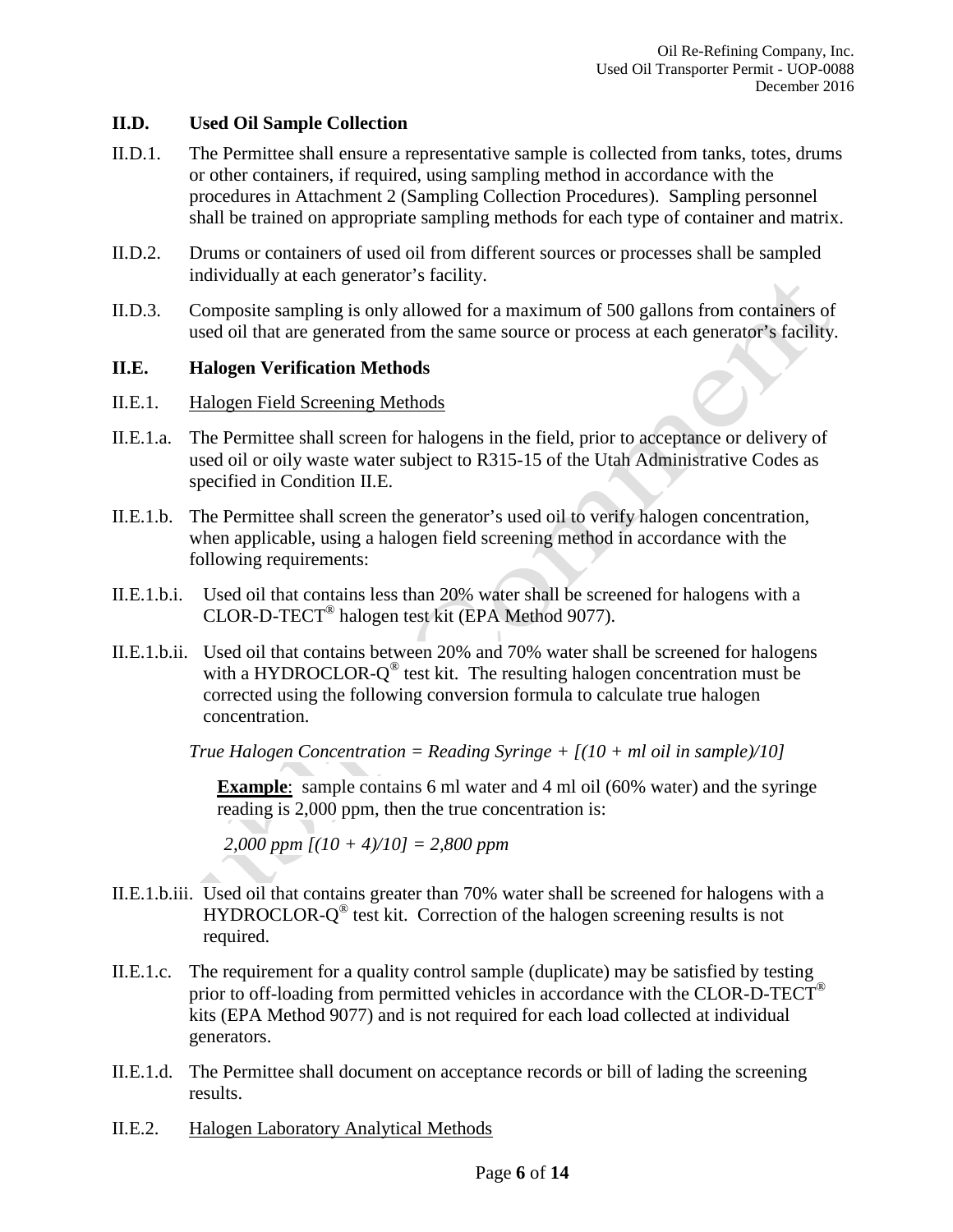- II.E.2.a. The Permittee shall submit a representative used oil sample to a Utah-certified laboratory to analyze for total halogen concentrations using Method 9076 or other equivalent method approved by the Director.
- II.E.2.b. The Permittee shall attach a copy of the analytical results to the transportation document such as a bill of lading or manifest.
- II.E.3. Halogen Generator Knowledge Method
- II.E.3.a. The Permittee shall have information on file, (e.g., analytical testing, industry process knowledge) which is sufficient, as determined by the Director, to support the use of generator knowledge.
- II.E.3.b. The Permittee may not use a material safety data sheet (MSDS) or safety data sheets (SDS) as the sole source in making a halogen concentration determination.
- II.E.3.c. The Permittee shall document on the acceptance record "Generator Knowledge" with an appropriate identifier, e.g., profile ID for used oil collected.
- II.E.3.d. Used oil with halogen concentrations between 1,000 ppm and 4,000 ppm may be accepted for transport, if the Permittee rebuts the hazardous waste presumption (II.G.) or has documentation (analytical data) from a prior used oil handler that the used oil is not a hazardous waste. The Permittee shall attach any analytical results used to rebut the hazardous waste presumption to the shipping documents.
- II.E.3.e. Used oil determined to be on-specification by a Utah-registered marketer can be collected and transported without further testing. Bills of lading, manifests or other used oil transportation records shall include copies of the analytical results for reference.

## **II.F. PCB Contaminated Used Oil**

- II.F.1. The Permittee shall not accept for transport used oil with PCB concentrations greater than or equal to 50 mg/kg. Used oils containing PCB concentrations greater than or equal to 50 mg/kg are subject to TSCA regulations 40 CFR 761. Used oils containing PCB concentrations greater than or equal to 2 mg/kg but less than 50 mg/kg are subject to both R315-15 of the Utah Administrative Code and 40 CFR 761.
- II.F.2. The Permittee shall obtain analytical results of dielectric oil used in transformers and other high voltage devices, verifying the PCB concentrations are less than 50 mg/kg prior to loading the used oil into the transportation vehicle.
- II.F.3. The Permittee shall determine the PCB concentration of other used oils not specified in Condition II.F.2 through written certification from the generator or laboratory testing.
- II.F.4. Used oil may not be diluted to avoid any provision of any federal or state environmental rules.
- II.F.5. If PCB concentrations greater than or equal to 2 mg/kg have been transported, the Permittee shall assume that all subsequent loads of used oil are contaminated with PCBs and has a quantifiable PCB concentrations of 2 mg/kg or greater unless the equipment has been decontaminated as described in 40 CFR 761 Subpart S.
- II.F.6. Table II.F lists required laboratory PCB sample preparation and analytical methods.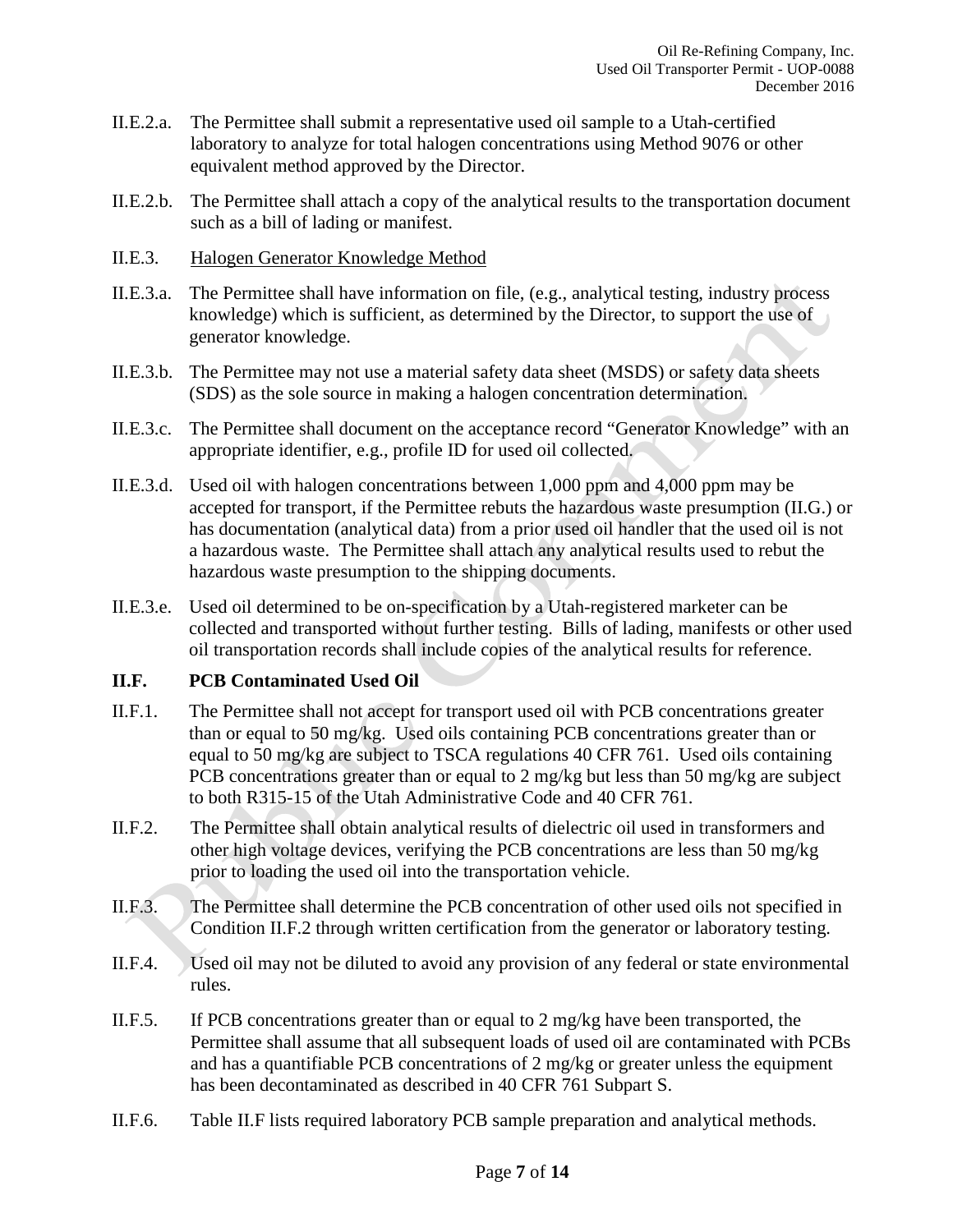| <b>Methods</b>                                                                                                                                                                                           | <b>Analytical Methods:</b>                                                                                                                          | <b>Analytes</b>   |                    |
|----------------------------------------------------------------------------------------------------------------------------------------------------------------------------------------------------------|-----------------------------------------------------------------------------------------------------------------------------------------------------|-------------------|--------------------|
|                                                                                                                                                                                                          |                                                                                                                                                     | <b>PCB CAS RN</b> | <b>PCB</b> Aroclor |
|                                                                                                                                                                                                          | 8082A<br><b>PCB</b> Analytical<br>Method<br>Analyses of the<br>Aroclors bolded in the<br>last column are<br><b>Sample Preparation</b><br>mandatory. | 12674-11-2        | $1016*$            |
|                                                                                                                                                                                                          |                                                                                                                                                     | 147601-87-4       | 1210               |
|                                                                                                                                                                                                          |                                                                                                                                                     | 151820-27-8       | 1216               |
|                                                                                                                                                                                                          |                                                                                                                                                     | 11104-28-2        | $1221*$            |
|                                                                                                                                                                                                          |                                                                                                                                                     | 37234-40-5        | 1231               |
|                                                                                                                                                                                                          |                                                                                                                                                     | 11141-16-5        | 1232*              |
| <b>Methods: 3580A and</b>                                                                                                                                                                                |                                                                                                                                                     | 71328-89-7        | 1240               |
| 3665A (Cleanup)<br>Choose an additional<br>$\bullet$<br>two Aroclors from the<br>last column for<br>analysis which could<br>be contained in the oil,<br>which will make a<br>total of seven<br>Aroclors. | 53469-21-9                                                                                                                                          | $1242*$           |                    |
|                                                                                                                                                                                                          |                                                                                                                                                     | 12672-29-6        | 1248*              |
|                                                                                                                                                                                                          |                                                                                                                                                     | 165245-51-2       | 1250               |
|                                                                                                                                                                                                          |                                                                                                                                                     | 89577-78-6        | 1252               |
|                                                                                                                                                                                                          |                                                                                                                                                     | 11097-69-1        | 1254*              |
|                                                                                                                                                                                                          |                                                                                                                                                     | 11096-82-5        | 1260*              |
|                                                                                                                                                                                                          |                                                                                                                                                     | 37324-23-5        | 1262               |
|                                                                                                                                                                                                          | 11100-14-4                                                                                                                                          | 1268              |                    |

**Table II.F: PCB Sample Preparation and Analytical Methods**

## **II.G. Rebuttable Presumption**

- II.G.1. Used oil with total halogen concentrations greater than 1,000 parts per million (ppm) is presumed to have been mixed with a hazardous waste and shall be managed as a hazardous waste unless the Permittee successfully rebuts the presumption.
- II.G.2. The Permittee may rebut the hazardous waste presumption in accordance with R315-15- 4.5 of the Utah Administrative Code if the Permittee can demonstrate that the used oil does not contain significant concentrations of any of the halogenated hazardous constituents listed in Appendix VIII of EPA CFR 40, Part 261 which includes volatiles, semi-volatiles, PCBs, pesticides, herbicides and dioxin/furans.
- II.G.3. If the additional tests show that used oil has been mixed with a listed hazardous waste identified in R315-261 of the Utah Administrative Code, the mixture is subject to regulation as a hazardous waste regardless of the level of halogenated constituents.
- II.G.4. The rebuttable presumption does not apply to metalworking oils/fluids containing chlorinated paraffins if they are processed through a tolling arrangement as described in R315-15-2.5(c) of the Utah Administrative Code to reclaim metalworking oils/fluids. The rebuttable presumption does apply to metalworking oils/fluids if such oils/fluids are recycled in any other manner or disposed.
- II.G.5. The rebuttable presumption does not apply to used oils contaminated with chlorofluorocarbons (CFCs) removed from refrigeration units if the CFCs are destined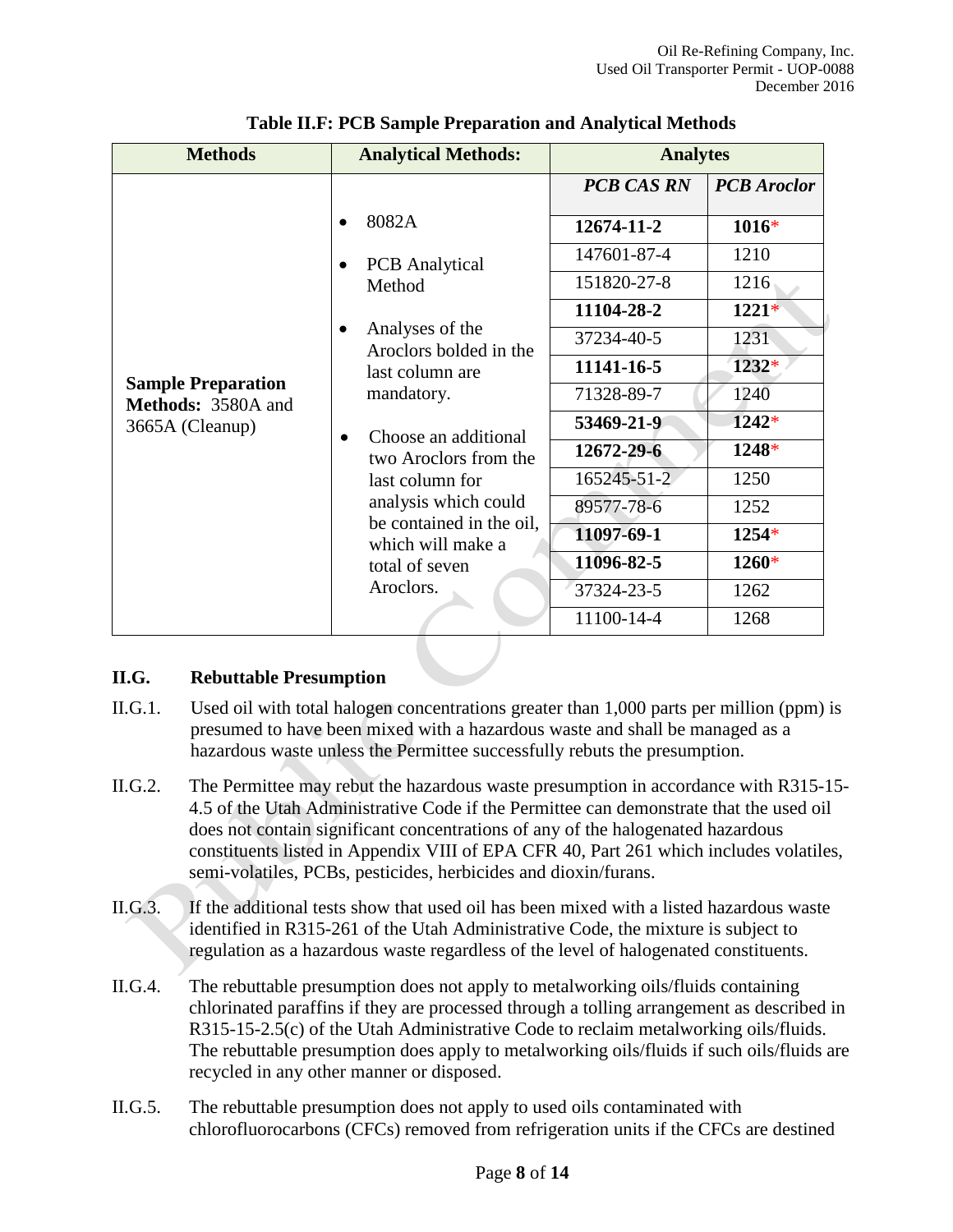for reclamation. The rebuttable presumption does apply to used oils contaminated with CFCs that have been mixed with used oil from sources other than refrigeration units.

## **II.H. Used Oil Training**

- II.H.1. The Permittee shall train handlers of used oil in accordance with R315-15-4 of the Utah Administrative Code and the requirements of this Permit. New employees may not manage or transport used oil without a trained employee present until used oil training is completed.
- II.H.2. The Permittee shall follow a written training program (Attachment 3 Training Plan). Employee training shall include documentation that the following topics were covered: identification of used oil, recordkeeping requirements and facility used oil procedures for handling, transporting, sampling and analysis, emergency response, spill reporting and personal safety.
- II.H.3. Employees collecting and performing field halogen testing shall be trained and demonstrate competence in collecting a representative used oil sample and testing for halogens using a CLOR-D-TECT<sup>®</sup> kit prior to fieldwork.
- II.H.4. The Permittee shall provide, at a minimum, an annual used oil-training refresher course for employees handling used oil. Additional training is required if the Permittee changes used oil handling procedures or this Permit is modified.
- II.H.5. The Permittee shall keep training records for each employee for a minimum of three years. Employees and supervisors shall sign and date training attendance sheets to document class attendance.

## **II.I. Spill Response, Remediation and Reporting**

- II.I.1. In accordance with R315-15-9.1(a) of the Utah Administrative Code, the person responsible for the spill shall immediately take appropriate action to minimize the threat to human health and the environment and notify the DEQ Hotline at (801) 536-4123 if the spill is greater than 25 gallons or for smaller spills that pose threat to human health or the environment.
- II.I.2. Responders shall take action to prevent spill from spreading by utilizing absorbent, booms, pads, rags, etc. (Attachment 1 – Emergency Controls Spill Plan).
- II.I.3. Once the material is containerized, a waste determination shall be made to determine the material's disposition.
- II.I.4. The Director may require additional cleanup action to protect human health or the environment.
- II.I.5. All costs associated with the cleanup shall be at the expense of the Permittee.
- II.I.6. Vehicle spill kits shall contain, at a minimum, the equipment listed in Table II.I of this Permit and shall be checked daily prior to collection activities.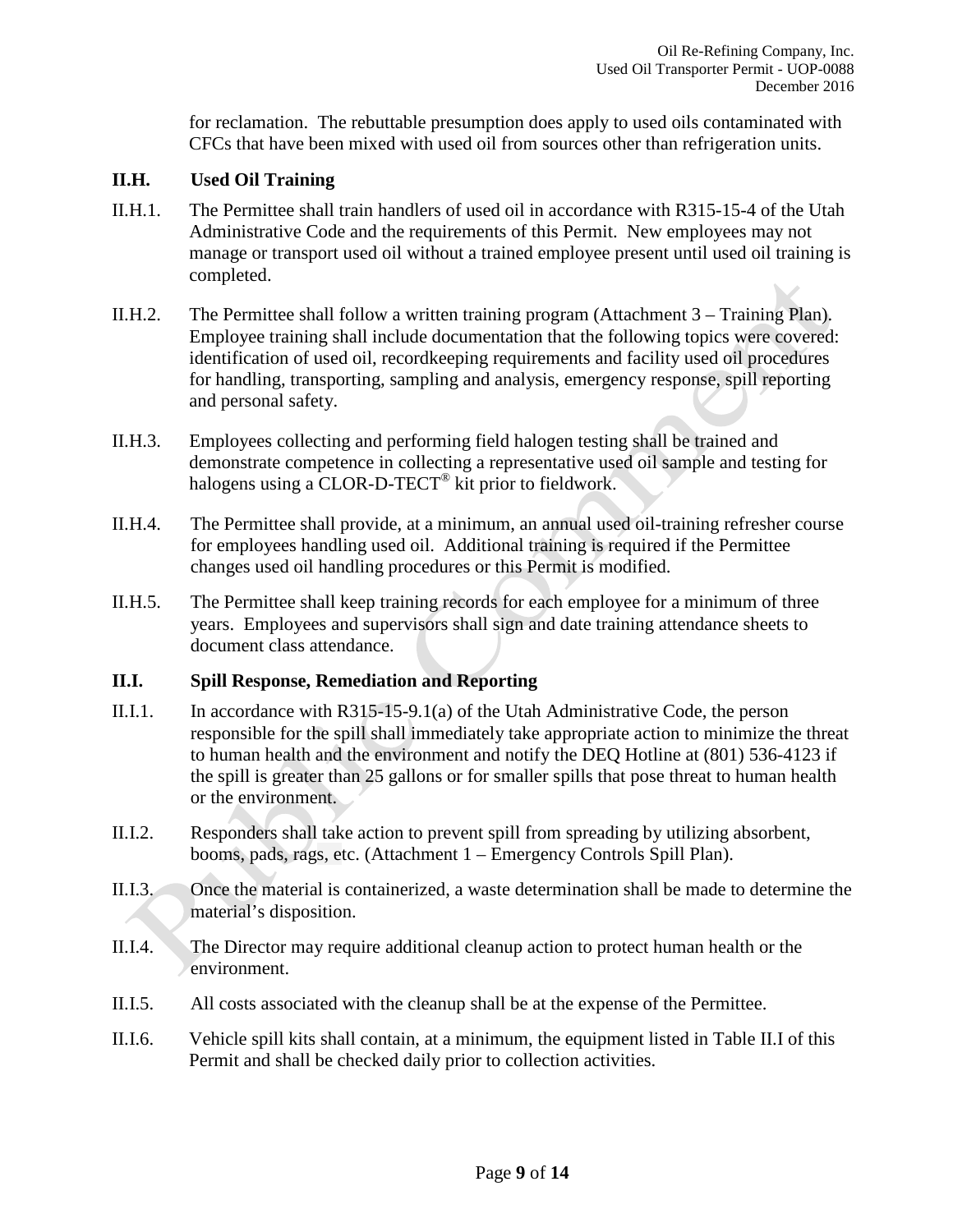| <b>Equipment Description</b>              | Quantity         |  |
|-------------------------------------------|------------------|--|
| Shovel                                    |                  |  |
| <b>Broom</b>                              |                  |  |
| <b>Buckets</b>                            | 2                |  |
| Spill Pads                                | 10               |  |
| <b>Granulated Absorbent</b>               | $2 \text{ ft}^3$ |  |
| <b>Boom/Oil Socks</b>                     |                  |  |
| Spill Plan with Emergency Contact Numbers |                  |  |

## I **Table II.I: Spill Kit Equipment Requirements**

I.I.7. The Permittee shall report all relevant information, including the amount of waste generated from cleanup efforts, the characterization of the waste (i.e. hazardous or nonhazardous), final waste determination and disposal records. The report shall also include actions taken by the Permittee to prevent future spills.

- II.I.8. An air, rail, highway or water transporter who has discharged used oil shall give notice, if required by 49 CFR 171.15, to the National Response Center at http://nrc.uscg.mil/nrchp.html, (800) 424-8802. In addition to the notification above, a written report, as required in 49 CFR 171.16, shall be presented to the Director, Office of Hazardous Materials Regulations, Materials Transportation Bureau located in Washington, D.C., 20590.
- II.I.9. In accordance with R315-15-9.4 of the Utah Administrative Code, the Permittee shall submit to the Director a written report within 15 days of any reportable release of used oil.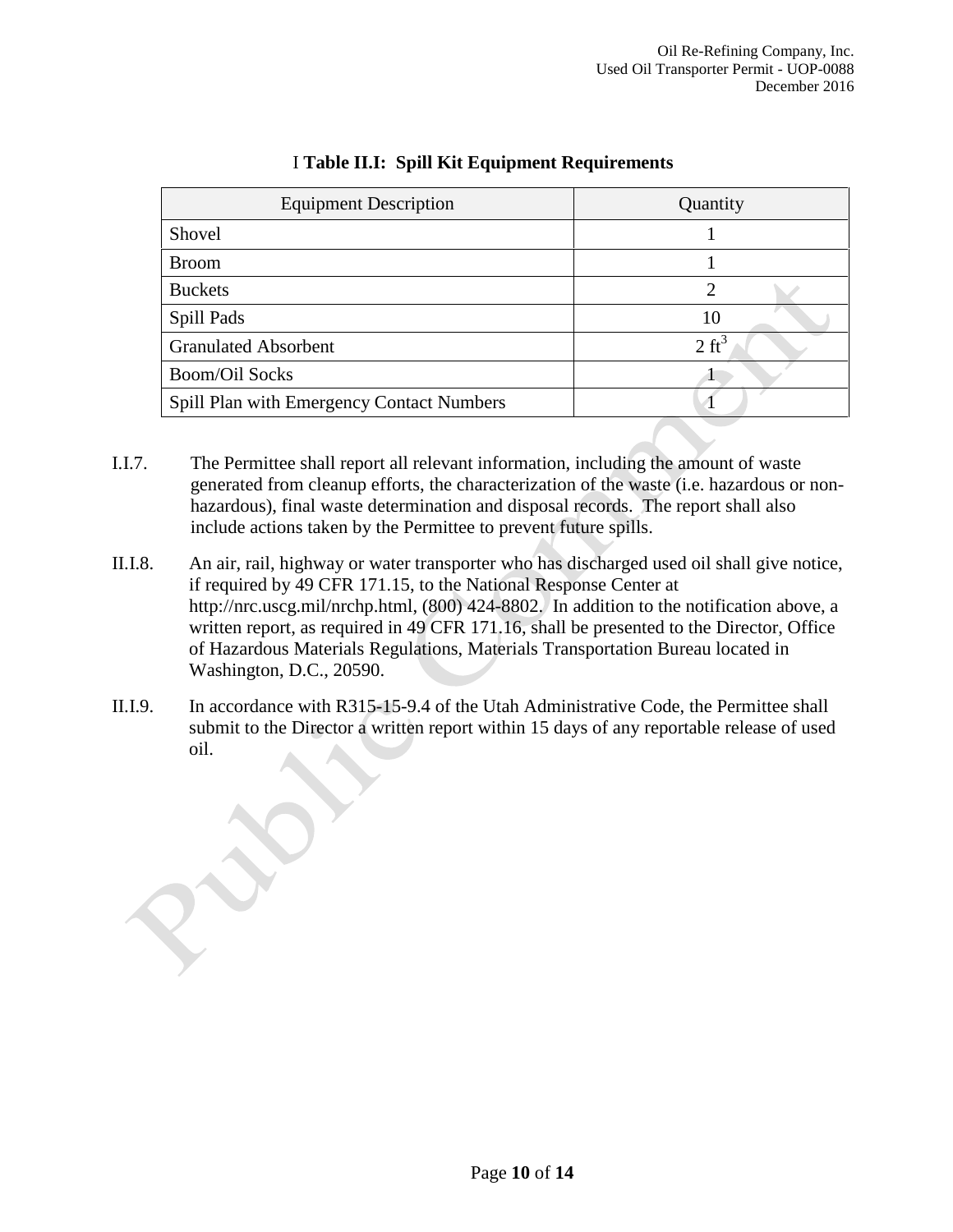#### **ATTACHMENT 1**

#### **Emergency Control – Spill Plan**

#### **1.0.** General Procedures

- 1.1. Oil Re-Refining Company, Inc. shall immediately cleanup any spills which occur during the transportation and loading/unloading of used oil.
- 1.2. Drivers shall maintain the integrity of the scene while ensuring the safety of bystanders and themselves. If bystanders or the driver is at risk then call 911 when warranted to summon emergency personnel to the scene.
- 1.3. The driver shall take action to prevent the spilled material from spreading by utilizing absorbent, dirt, booms, pads, rags, etc. The driver should prevent used oil from entering any adjacent storm water drain or sewer drain system.
- 1.5. In the event that more resources are required, contact your supervisor to dispatch a spill response team to help facilitate the mitigation and/or remediation of the spill.
- 1.6. Used Oil spills exceeding 25 gallons, or that pose a risk to human health and the environment, shall be reported to Oil Re-Refining Company, Inc. management and to the Utah Department of Environmental Quality (see Table 1) immediately after containment of the spill.

| Agency                                                    | <b>Contact Phone Number</b> |  |
|-----------------------------------------------------------|-----------------------------|--|
| <b>National Response Center</b>                           | $(800)$ 424-8802            |  |
| Utah Department of Environmental Quality (within 24 hrs.) | $(801)$ 536-4123            |  |
| Utah State Highway Patrol                                 | $(801)$ 538-3400            |  |
| <b>EPA National Response Center (NRC)</b>                 | $(800)$ 424-8802            |  |

Table: 1: Agency Notification Numbers

- 1.7. Oil Re-Refining Company, Inc. driver's shall submit a completed spill report to a supervisor at or before the end of the driver's shift. The report must follow the reporting requirements of R315-15 and Oil Re-Refining Company, Inc. Transporter Permit and include:
	- Name, phone number, and address of person responsible for the release
	- Name, title, and phone number of person reporting
	- Time and date of release
	- Location of the release (specific as possible)
	- Description contained on the manifest and the amount of material released
	- Cause of release
	- Possible hazards to human health or the environment and emergency action taken to minimize the threat (including the extent of injuries, if any)

Complete Spill Report and Incident Report and email to Corporate Environmental Compliance. A completed Spill report shall also be submitted to the Department of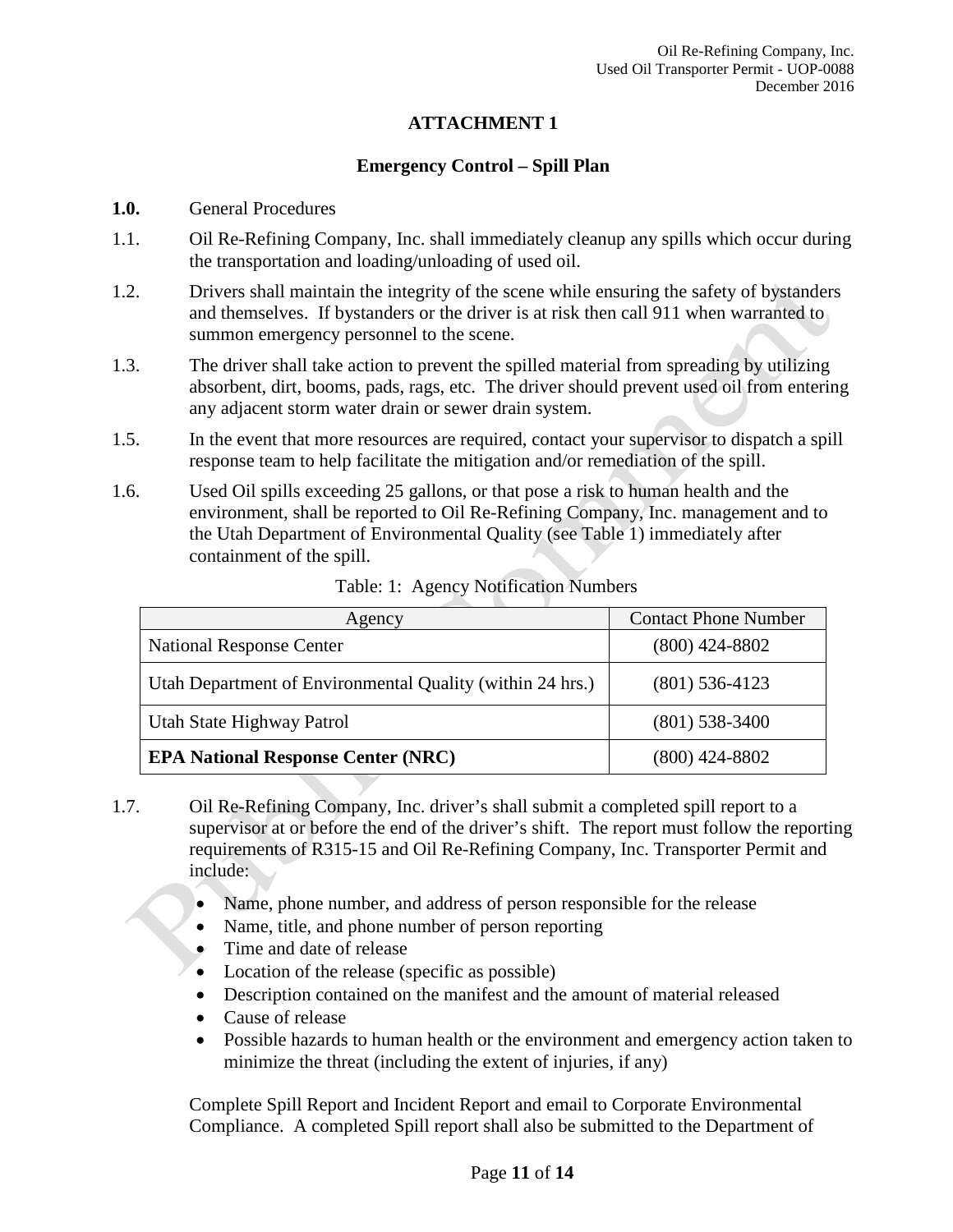Environmental Quality, Division of Waste Management and Radiation Control within 15 days of the incident meeting the requirements section 1.6.

- 1.8. Oil Re-Refining Company, Inc. employees shall report any spills to management, regardless of the volume. Employees are exempted from reporting de minimis drips to management that are immediately cleaned up responsible employee.
- 1.9. Used oil transport vehicles shall maintain absorbents and equipment to contain a leaking containers and spills. The Permittee's used oil transport vehicles shall be equipped, at a minimum, with in the equipment listed in Table 2.

| <b>Equipment Description</b>              | Quantity         |
|-------------------------------------------|------------------|
| Shovel                                    |                  |
| <b>Broom</b>                              |                  |
| <b>Buckets</b>                            | 7                |
| Spill Pads                                | 10               |
| <b>Granulated Absorbent</b>               | $2 \text{ ft}^3$ |
| <b>Boom/Oil Socks</b>                     |                  |
| Spill Plan with Emergency Contact Numbers |                  |

## Table 2: Spill Equipment List for Vehicles

## 1.10. Reporting Highway Spills

If a spill occurs on a highway employees should immediately stop the release if possible, secure the scene and contain the spill. Immediately notify Oil Re-Refining, Inc. management, emergency contacts in Table 3 below

| <b>Contact Person</b>                               | Title                     | <b>Contact Information</b>                                     |
|-----------------------------------------------------|---------------------------|----------------------------------------------------------------|
| Jon Syverson                                        | <b>Operations Manager</b> | Mobile: 509-991-9640<br>Office: 503-286-8352<br>jons@orrco.biz |
| <b>Fire Response</b><br>(In case of fire or injury) | <b>NA</b>                 | 911                                                            |

Table: 3: Emergency Contacts List (Company Personnel)

. If there are, injuries to personnel/public or the spill will require additional emergency responders to contain then all 911 to request help. The discharge notification form is included in this spill plan shall be completed immediately by the operator after containment of the used oil, notification to emergency responders (if applicable) and Oil Re-Refining Company, Inc. management.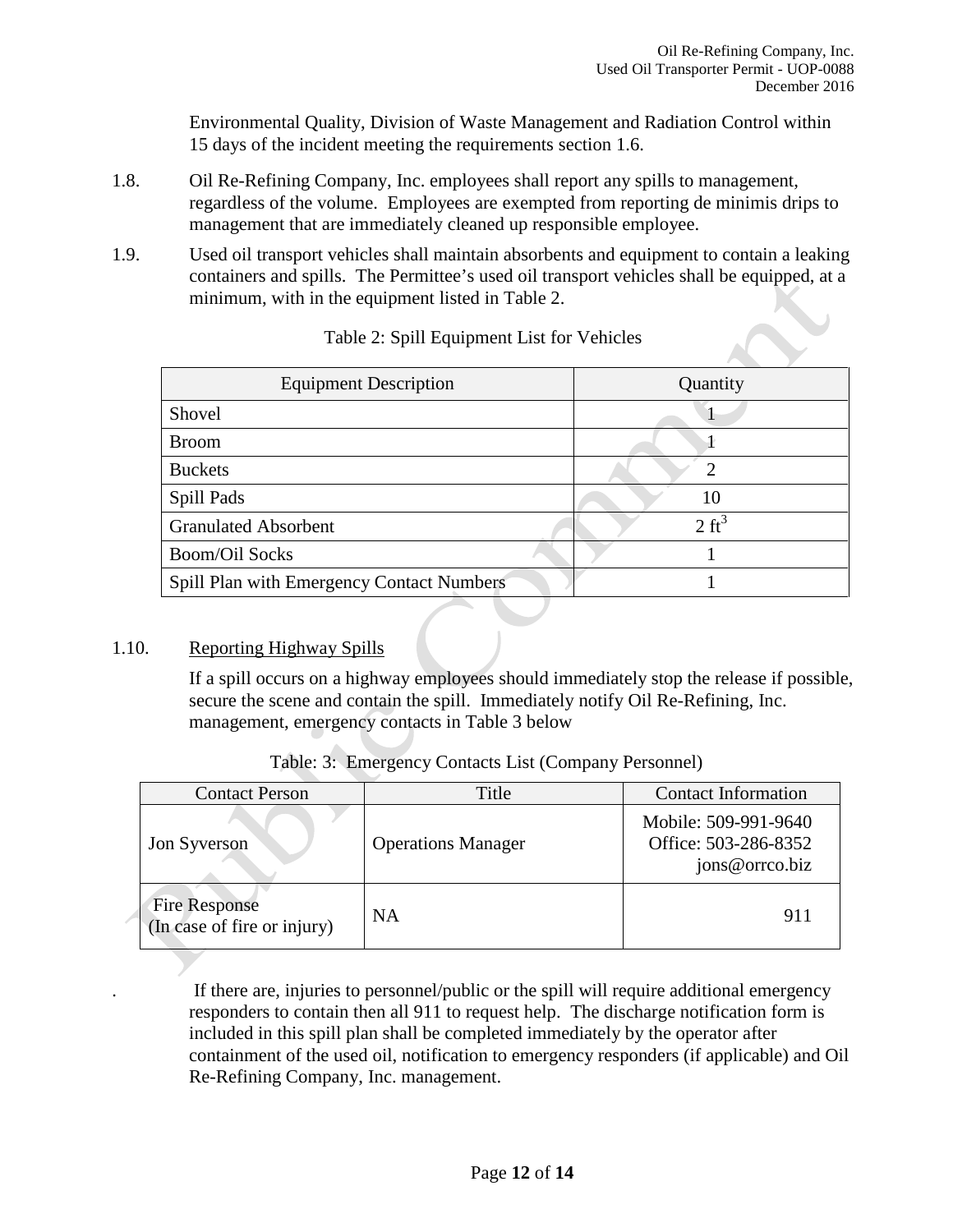## **ATTACHMENT 2**

## **Sample Collection Procedures**

Oil Re-Refining Company, Inc. employees shall use the sampling procedures below to collect a representative sample from customers' tanks and containers when screening used oil for halogen content prior to collection.

## **Procedure 1: Containers - 375 gallons or less**

**Sampling Equipment:** Oil thief sampler 175 ml, 39 inch, sample jar.

## **Step 1**

Take oil thief sampler and dip into drum or tote make sure the tube fills up for a good cross section before covering top hole with finger

## **Step 2**

Open sample jar and dispense entire contents from drum thief into sample jar

## **Step 3**

Screen sample using CLOR-D-TECT<sup>®</sup>, HYDROCLOR- $Q^@$  halogen test kit or prepare sample to send to a Utah certified laboratory.

## **Step 4**

Empty the sample in the bucket back into the used oil container/tank.

## **Procedure 2: Tankers/Pumper Trucks and Tanks/Containers ≥ 375 gallons**

**Sampling Equipment:** Dip tube sampler (Polypropylene/ plastic type tube) sampler.

## **Step 1**

Lower the sampling tube slowly into the liquid waste at a rate that allows the liquid level inside and outside the tube to equalize. Manways located at the top of the Tanker/Pump trucks will be used to collect samples.

## **Step 2**

Slowly withdraw Dip tube from the liquid. Either wipe the exterior of the sampler tube with a disposable cloth or allow excess liquid to drain back into the used oil container/tank.

## **Step 3**

Discharge the entire sample by placing the lower end of the Dip tube into a sampling bucket.

## **Step 4**

Screen sample using CLOR-D-TECT®, HYDROCLOR- $Q^{\circledast}$  halogen test kit or prepare sample to send to a Utah certified laboratory.

## **Step 5**

Empty the sample in the bucket back into the used oil container/tank.